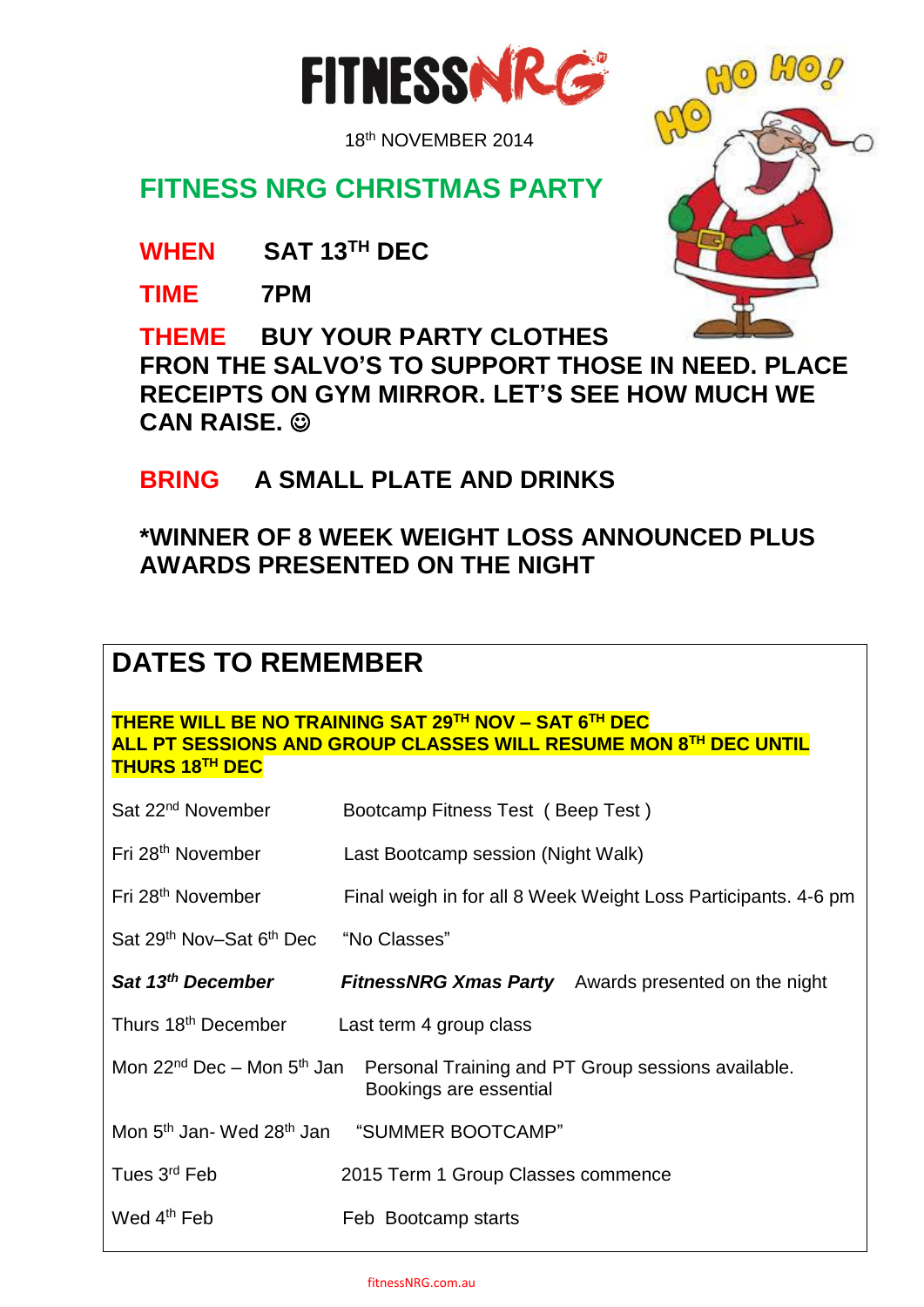

FITNESS NRG GIFT VOUCHERS ARE AVAILABLE NOW !! GREAT IDEA AS A XMAS GIFT

# **8 WEEK WEIGHT LOSS CHALLENGE**

Keep up the work everyone. Your dedication is admiral and the results coming through each week are fantastic. There are now people losing between 8-9 kg of weight within the group. The final weigh in will be on Friday 28th November between 4pm-6pm. If you cannot make it please arrange another time. Everyone gets weighed before the evening meal and after a lunch meal. I will continue to weigh those who started the challenge late The winner is determined by percentage of body weight lost. The winner will receive \$300. Second place will receive \$200.

# **\*SPECIAL\* A GREAT XMAS GIFT FOR SOMEONE**

### **JANUARY SUMMER BOOTCAMP 2015**

Kick start your exercise in 2015 by jumping in this 4 week Bootcamp. Two sessions a week. The sessions are on a Monday and a Wednesday at 7pm. It starts Mon Jan 5<sup>TH</sup> – Wed 28<sup>th</sup> Jan. Cost is a reduced \$100. I need at "least" five people to join to run the sessions.

### **DON'T FOGET TO REGISTER ON THE TOUGH MUDDER WEBSITE AND JOIN THE FITNESSNRG TEAM**



WHEN SAT MARCH 21<sup>ST</sup> 2015

WHERE PHILLIP ISLAND COST EARLYBIRD RATE \$139 TIME 1PM (Will be confirmed 1 week prior) WHO? YOU WHY? BECAUSE YOU CAN.

Don't forget to join the FitnessNRG team at the Tough Mudder event . The event will be held at Philip Island Saturday March 21<sup>st</sup> 2015. Start time is approx. 1pm TBC. Simply log onto [https://toughmudder.com.au/events/2015-melbourne.](https://toughmudder.com.au/events/2015-melbourne). Click on Saturday registration. Find the team FitnessNRG and log in with password Saaarge. Come on give it a go. Or you can make a donation for The Soldier On Foundation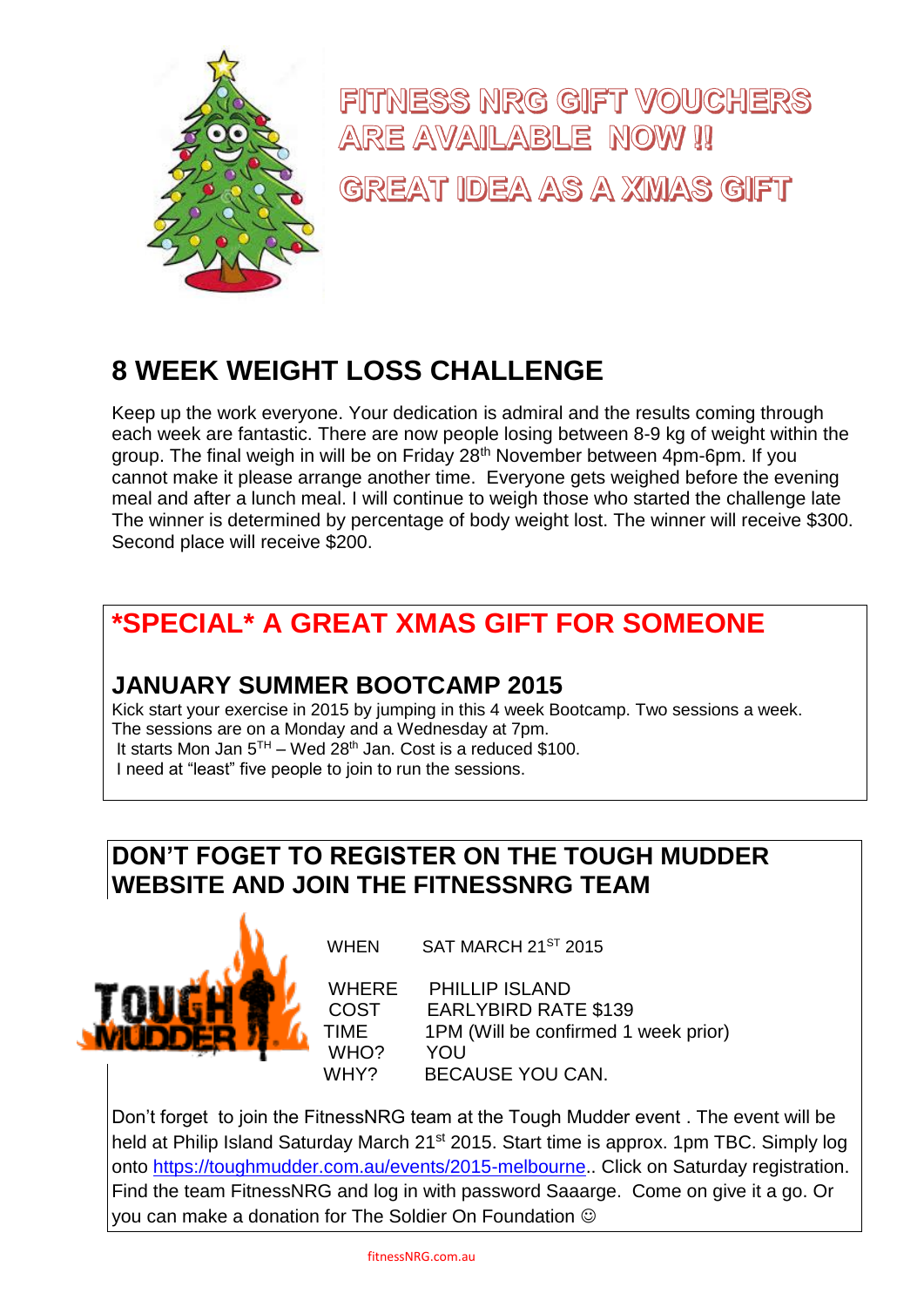# **HOW TO PLANK PROPERLY**

Planking, is a simple but effective total-body exercise. Holding the body (light as a feather) stiff as a board develops strength primarily in the core — the muscles that connect the upper and lower body — as well as the shoulders, arms, and glutes.

This static exercise — meaning the body stays in one position for the entirety of the move — is especially awesome because it requires no equipment and can be performed just about anywhere (well, use your judgment). Find out how to perfect your plank with this guide. THE BASICS

1. Plant the hands directly under the shoulders (slightly wider than shoulder width apart) like you're about to do a push-up.

2. Ground the toes into the floor and squeeze the glutes to stabilize the bottom half of the body. The legs should be working in the move too, careful not to lock the knees to hyperextension.

3. Neutralize the neck and spine by looking at the floor about a foot in front of the hands. The head should be in line with the back.

4. As you get more comfortable with the move, hold your plank for as long as possible without compromising form or breath.

Variations

Knee Plank

This variation, also one of the most common ways to plank, is slightly easier than holding the body up with just the hands. Place the forearms on the ground with the elbows aligned below the shoulders and arms parallel to the body at about shoulder-width distance. If flat palms bother the wrists, close the hands into fists or hold them in a prayer position. (Note: Any of the following plank variations can be performed with straight arms or in a forearm position.)

Side Plank

This plank is noticeably easier to hold than the traditional straight-arm plank, but it's great for beginners to concentrate on form. By resting the knees on the ground, there's less stress on the lower back. If knees feel uncomfortable, roll up a sticky mat to rest them on.

Single Leg Plank

By removing one point of contact from the ground (your foot), this variation increases the demand on the core. Position the body into a basic plank, then lift one leg toward the ceiling (as far as feels comfortable, without compromising the back). Keep the hips parallel to the floor, then alternate legs.

#### Swiss Ball Plank

Up the intensity with a swiss ball! Stabilizing the body on an unstable ball adds a balancing component to the move, increasing the demand on the core. Follow the same steps for a normal plank but instead place the hands or the forearms on the ball, directly under the shoulders.